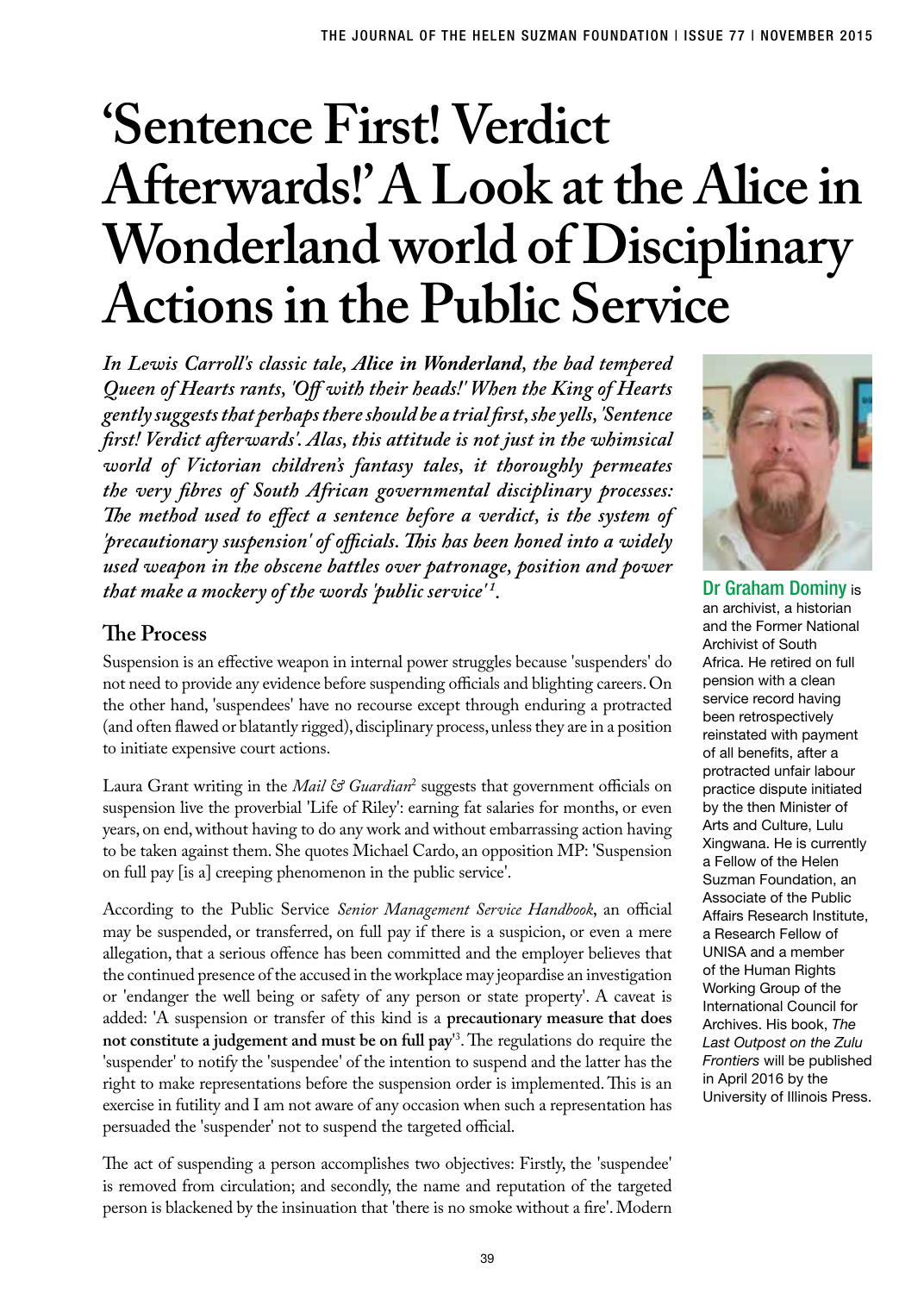public service suspension orders are reminiscent of the 'banning' orders imposed by the apartheid government on activists: suspension is imposed by executive fiat, not by judicial process; contact with whole categories of people (colleagues and officials), is restricted or prohibited; movements are restricted ('suspendees' are strictly forbidden from entering official premises) and all access to official communication apparatus is terminated. Humiliation is also heaped on the 'suspendees' with their official ID cards being seized, their offices searched and security guards frog-marching them out of the building in front of gawking staff and even the public.

*At senior levels reporting and recruitment structures have allowed for too much political interference in selecting and managing senior staff. The result has been unnecessary turbulence in senior posts, which has undermined the morale of public servants and citizens' confidence in the state.*

Despite the official reasons for a 'precautionary' suspension, there is a strong tendency to equate suspension with guilt in the minds of some officials responsible for the impartial administration of the legal prescripts. There was an instance at the National Archives where the suspension of two officials, suspected of involvement in irregularities relating to a film festival, was requested so that an investigation could take place without hindrance. The Human Resources section of the Department of Arts and Culture, opposed this on the grounds that it would make the persons to be investigated 'look guilty'. An admission of the Realpolitik behind suspensions if ever

there was one! However, when a suspension suits a political agenda it is implemented with vigour and alacrity.

This leads to consideration of a serious legal and structural problem which Peter Franks has described as the '...lack of a clear definition between political and administrative affairs', resulting in '...tensions and/or collusion between ministers and their directors general'4 . Ivor Chipkin echoes the same theme, stressing that ministers rather than directors general, control the appointment of officials (Chipkin, 2012: 9). These are not simply isolated comments by academics; the *National Development Plan*, overseen and driven by then Minister Trevor Manuel (backed up by current Deputy President Cyril Ramaphosa), acknowledged that there is an urgent need to stabilise the relationships between politicians and top public service managers:

At senior levels reporting and recruitment structures have allowed for too much political interference in selecting and managing senior staff. The result has been unnecessary turbulence in senior posts, which has undermined the morale of public servants and citizens' confidence in the state<sup>5</sup>.

The government planning blueprint, the *Medium Term Strategic Framework*, warns of a need to 'bring greater predictability and stability to the management of the political administrative interface' and recommends the appointment of a sort of super director general in the Presidency with equivalents in provincial premiers' offices<sup>6</sup>. This is a blast from the past, harking back to the structures of the Tricameral Parliament and even earlier, when the Commission for Administration (now the toothless Public Service Commission), cast a beady eye over the national government and when the four provincial secretaries held sway over all departments of their administrations: roads, schools, hospitals, etc.

It is also clear that the current epidemic of corruption has its origins in conditions inherited from the pre-1994 bureaucracies7 . In addition, there are legal and structural inconsistencies distorting decision-making processes, chief among these being the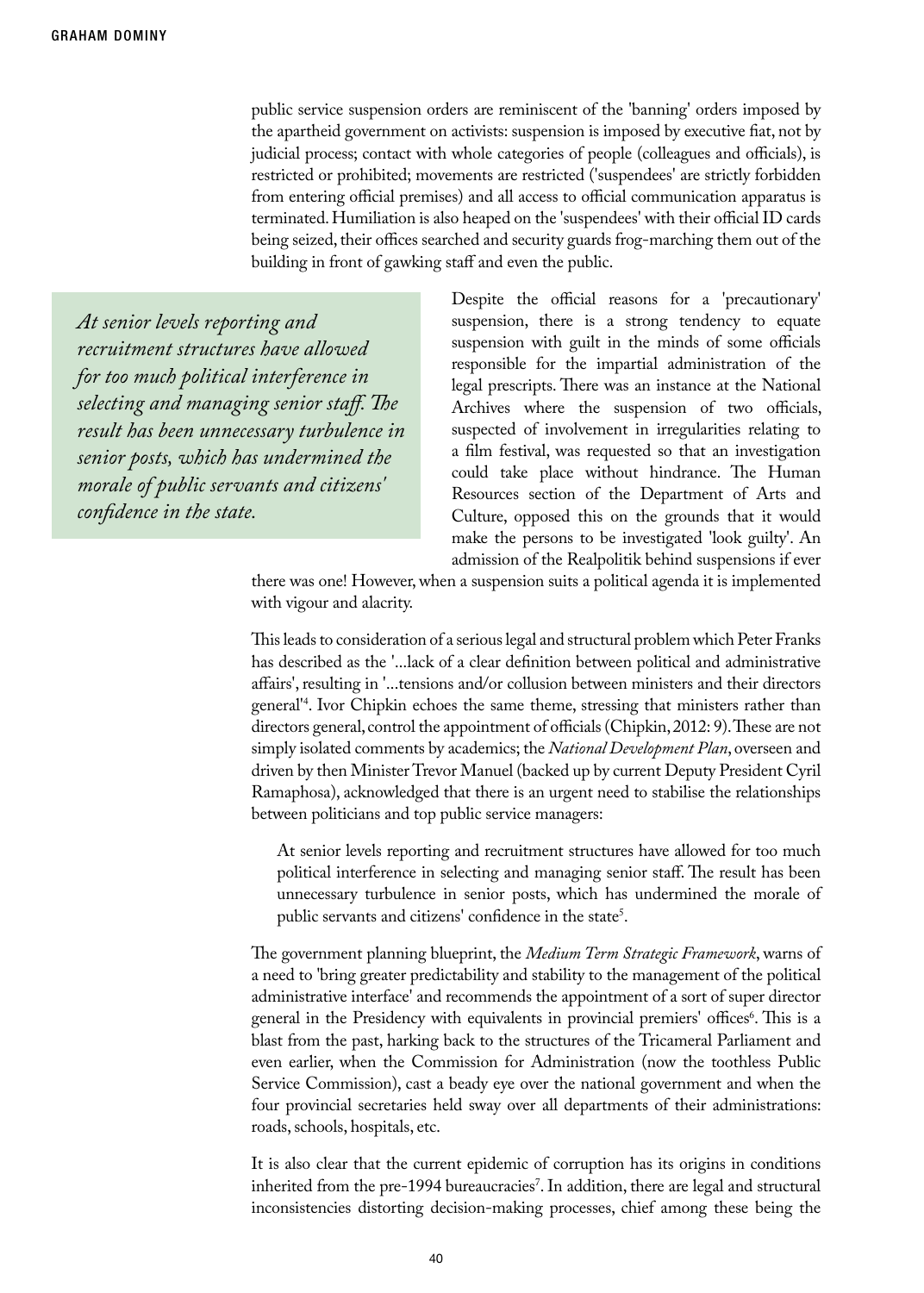

instability at the political/administrative interface which in itself has a corrupting effect. The legal and structural issues engender an atmosphere of fear and uncertainty which makes public servants hesitate to take decisions that they are legally empowered and duty bound to take, but which may be unpopular with their political principals.

This 'turbulence' must be understood in the broader political context. Susan Booysen describes the public service as riddled with 'political factionalism and

*The consequences are that, by blurring lines of accountability and impairing correct lines of control, political and personal appointments can negatively affect discipline at all levels of the organisation (Burnette et al, 2014: 47).*

contestation for positions, corruption and deficient state capacity'8 . There are economic as well as political advantages to be gained from jobs in the public service: Firstly, there is the ability to earn a salary ranging from the adequate to the very generous and secondly, there is the potential to influence the awarding of government tenders.

The Public Affairs Research Institutes's study of procurement practices describes the public service as an 'open' bureaucracy where politicians retain substantial, lawful discretion over the appointment, promotion and even dismissal of public servants. Politicians can place their own associates in office and collude with them in noncompliant behaviour. The consequences are that, by blurring lines of accountability and impairing correct lines of control, political and personal appointments can negatively affect discipline at all levels of the organisation (Burnette *et al*, 2014: 47).

This often leads to near paralysis, buck passing and the most superficial and cursory attention being paid to major issues (if they are not completely avoided), despite the number of retreats, *lekgotlas*, *bosberaads* and strategic planning sessions, that consume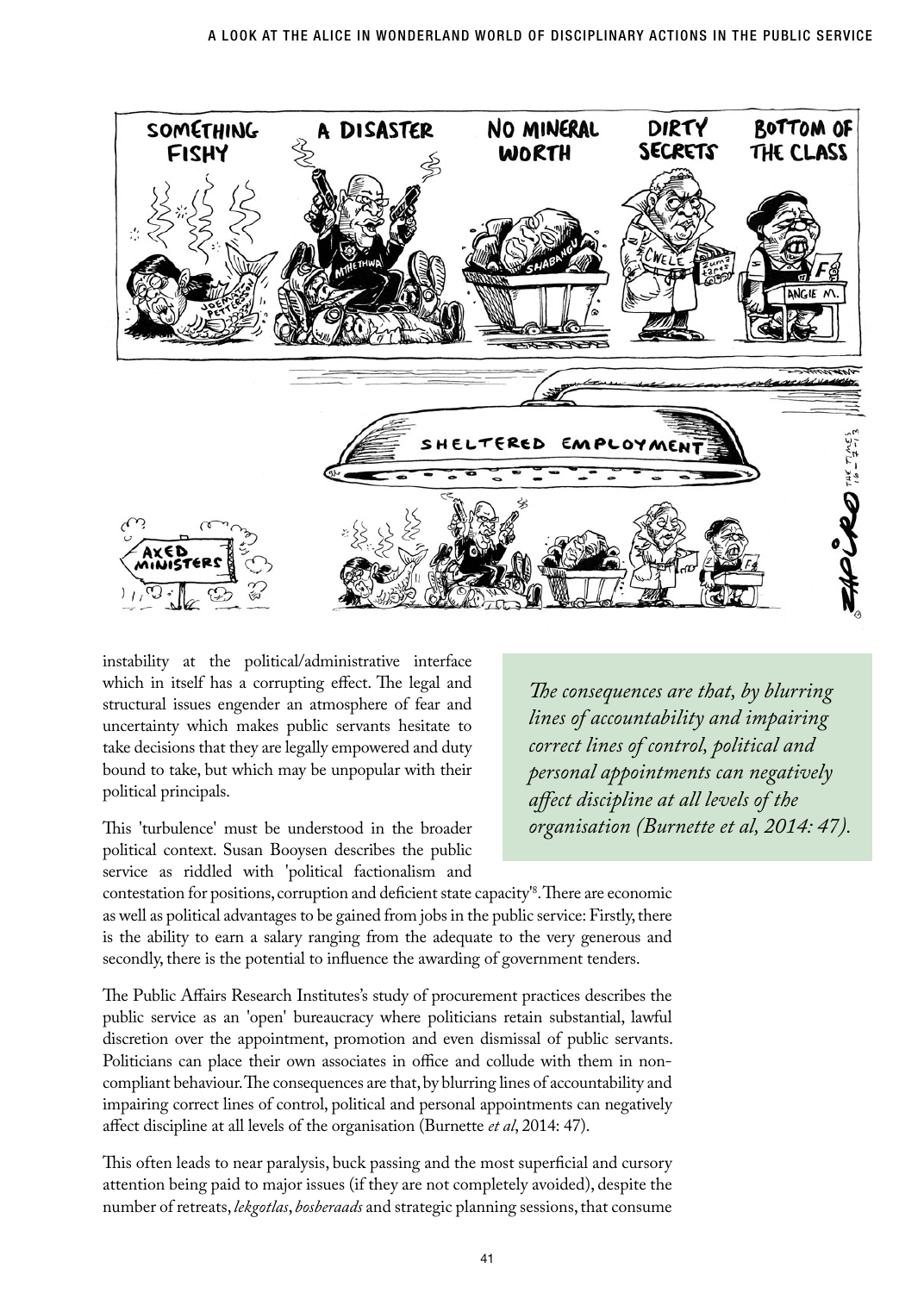vast amounts of management time. The results are well bullet-pointed, templatepopulated, PowerPoint presentations tabled as outcomes-based strategic plans and masquerading as deep analysis. All this cogitation and the digestion of many buffet lunches, enables managers to avoid being in the office where they are required to manage and take decisions. Those officials who are prepared to take decisions, are often the ones targeted for suspension and other types of victimisation.

 *Suspended investigators and prosecutors attract more publicity than officials in less glamorous positions, but there are also many victims in other parts of the public service.*

#### **The Cases**

The list of victims is lengthy and varied. To name but a few: Glynnis Breytenbach, now an MP; Johan Booysen, an embattled cop in KwaZulu-Natal; Vusi Pikoli, former National Director of Public Prosecutions; Robert McBride, of the Independent Police Investigative Directorate; Anwar Dramat and Shadrack Sibiya of the Hawks. These are the names that have garnered most

media attention. Suspended investigators and prosecutors attract more publicity than officials in less glamorous positions, but there are also many victims in other parts of the public service. In the Eastern Cape there is Farieda Cassojee in the Department of Social Development (now reinstated after years of legal struggles).

In her case, Cassojee was suspended and also faced criminal charges, existing in a netherworld until her case finally made it to court where the charges were promptly withdrawn. There is the current case of Professor Thidziambi Phendla at the University of Venda which suggests that the tactics of suspension and the parallel process of laying spurious criminal charges to get rid of unwanted individuals are spreading beyond the confines of the public service<sup>9</sup>.

In Cape Town the head and deputy head of the Parliamentary Protection Services, Zelda Holtzman and Motlatsi Mokgatla, are on suspension. The reasons given for their suspension are 'very broad and generic' and 'insiders' believe that Holtzman and Mokgatla have been suspended because they objected to the Secretary of Parliament using a blue light on his new car and because they questioned the recruitment of members of the SAPS into the Parliamentary Protection Services; remember the 'waiters' who manhandled the EFF members out of the National Assembly<sup>10</sup>? Then there is the particular case of the Department of Arts and Culture.

Lulu Xingwana, during her period as Minister of Arts and Culture, suspended and peremptorily dismissed more than a score of managers and officials. This was brought sharply into focus with the arbitrary suspension and summary dismissal of the official responsible for the arrangements of an art exhibition at Constitution Hill. This matter was very publicly aired because Xingwana stormed out of the Opening, displaying rampant homophobic emotions and declaring that the exhibition was 'pornographic<sup>'11</sup>. Back in the Department she thundered that the official had 'embarrassed' her and he had to go! A laundry list of the most trifling bureaucratic glitches was trumped up as a charge sheet and the unfortunate deputy director was out on his ear. Fortunately, he was reinstated after Xingwana was reshuffled out of the Department.

Xingwana continued in this vein after she became Minister for Women, Children and People with Disability. In this latter department, she sought external legal advice on how to suspend and dismiss officials without even having to follow disciplinary procedures. One official was fired on returning from sick leave, the disciplinary hearing having taken place while she was in hospital<sup>12</sup>.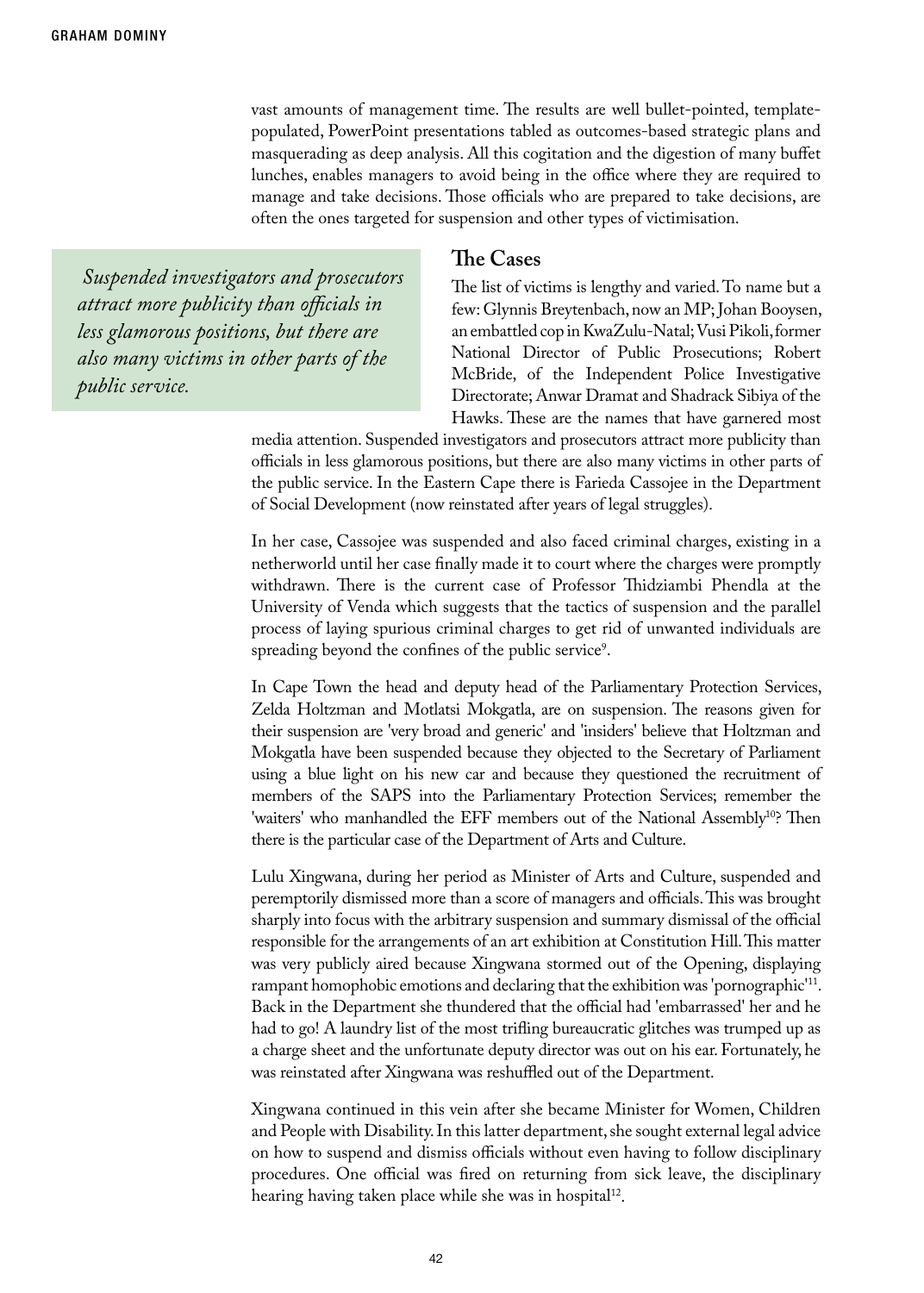

A further blunt instrument is the use by departments of legal representation at disciplinary hearings when the intent behind such hearings is the quick and inexpensive disposal of the matter in terms of the prescribed procedures. In order to level the playing field, the 'suspendee' is forced, at his/her own expense, to get legal representation. Not only is this prohibitively expensive but it delays the proceedings way beyond the prescribed time-frames.

Added to this is the appointment of outside and often ill-equipped presiding officers at internal disciplinary

hearings so that the desired outcomes are achieved. The relevant regulations allow for the selection of outside presiding officers/chairpersons at internal hearings<sup>13</sup>, which is the norm, rather than the exception. In many cases, unregulated 'labour practitioners', lacking legal knowledge and experience, but paid by departments, preside over hearings. The result is a travesty of the intent of the Labour Relations Act and the Public Service Act and a violation of the constitutional rights of the 'suspendee'.

General Johan Booysen's case is a topical example. The initial allegations against him were horrifying – murder, robbery and racketeering. Booysen was suspended for over eighteen months before facing an internal disciplinary hearing presided over by Adv Nazeer Cassim. He was completely exonerated at the hearing and the High Court in Durban threw out the criminal charges against  $\text{him}^{14}$ . According to the media Booysen has been suspended again, this time with fraud as the potential charge. The media claims that the incident relates to a typing error on a reimbursement form, not even signed by Booysen<sup>15</sup>. The truth is still to be determined, but the tactic is clear and commonly used in numerous other cases: suspend the unwanted individual so that s/he is out of the way, then look for charges.

*Booysen was suspended for over eighteen months before facing an internal disciplinary hearing presided over by Adv Nazeer Cassim. He was completely exonerated at the hearing and the High Court in Durban threw out the criminal charges against him.*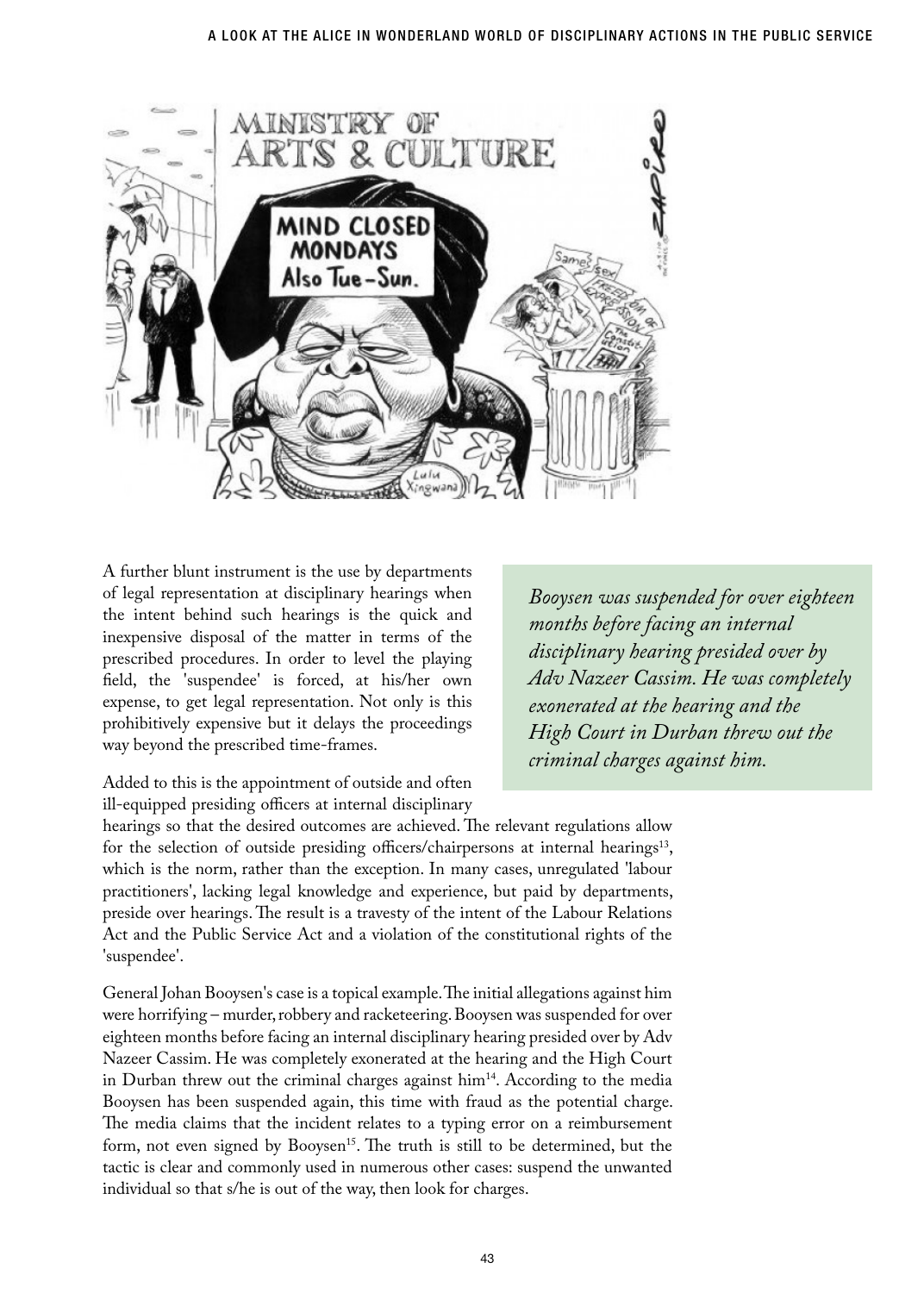The 'suspendees' do not lead cushy lives on full salaries while investigators scrabble around in the official equivalent of their underwear drawers. They face mounting legal expenses, to be paid out of those 'full' salaries and find it increasingly difficult to maintain clean credit records and undertake routine banking and commercial transactions. They cannot find outside employment without resigning, which would effectively concede the cases against them and deprive them of their pension entitlements. It is a Kafka-esque world!

*Ivan Israelstam has warned, 'Never fire an employee in a fit of rage, it will come back to bite you', because '...emotionally motivated and unreasoned suspensions' are unfair labour practices.*

A minister should **not** play a role in internal departmental disciplinary processes. These are the responsibility of a director general. Furthermore, in disciplinary cases involving deputy directors and lower ranks, a minister is the appeal authority against decisions of a director general. Therefore, a minister (or his/her acolytes), demanding a 'prosecution' is not only acting ultra vires but is contaminating the objectivity of any likely appeal.

#### **Ministerial advisers**

Ministerial advisers have no legal authority over public servants whatsoever, nor should they be able to meddle in administrative matters. The *Ministerial Handboo*k is categorical:

There shall be no relationship of authority between the special adviser and the Head of Department concerned. The Special Adviser shall direct his/her inputs to the Executing Authority and refrain from interfering in the management and administration of the department, which in law is the function and responsibility of the Director General. (Annexure F, para 7)

However, there are many cases where ministerial advisers interfere directly in departmental matters because of the grey areas between a minister's and a director general's spheres of responsibility. Lulu Xingwana's then special adviser at Arts and Culture publicly stated that he did not care whether or not there were cases against certain officials: they had to be suspended, hounded until they lost their cars and houses and then dismissed without pension! In one case he even demanded to sit in on an internal disciplinary hearing and departmental legal representatives were hard pressed to stop him. This is a prime example of such grey areas where ministers and their representatives act as though they are above the law.

Another highly publicised case was that of the National Director of Public Prosecutions, Vusi Pikoli. He contends that he was suspended by President Thabo Mbeki to prevent the prosecution of Jackie Selebi, the then Commissioner of Police. Various official reasons were made public, *inter alia*, that Pikoli had erred in granting immunity to organised crime figures in order to get bigger fish and that his relationship of trust with Justice Minister, Brigitte Mabandla, had broken down. The latter was the ostensible reason for his suspension and the eventual enquiry was into his fitness to hold office. Many of the details cited as reasons for the breakdown, dated back two or three years prior to Pikoli's suspension and had not troubled Minister Mabandla or President Mbeki until reasons needed to be founded to sustain the decision to get rid of him16.

The breakdown in the relationship of trust is the fallback position when no other charges can be dredged up. Ivan Israelstam has warned, 'Never fire an employee in a fit of rage, it will come back to bite you', because '...emotionally motivated and